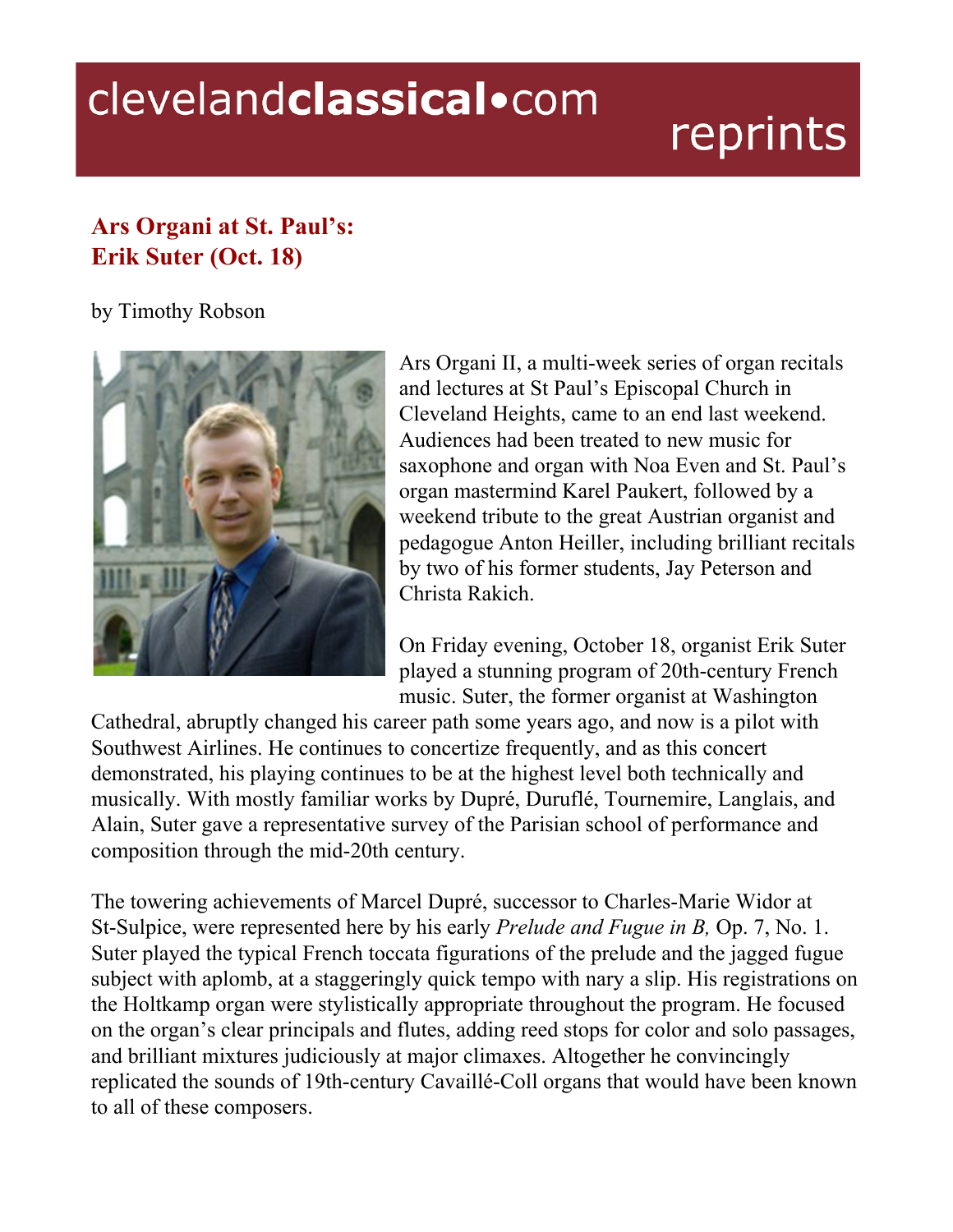Maurice Duruflé's compositional output was small, but each work is a finely polished jewel. Suter played the early *Scherzo,* Op. 2, and closed his program with the monumental *Suite,* Op. 5. The composer studied with Charles Tournemire and absorbed his mentor's love of Gregorian chant. Chant is never far away in his compositions, but neither is the influence of Debussy. The *Scherzo*, dedicated to Tournemire, is at times lushly impressionistic, but with an underlying agitation. Erik Suter is one of today's leading exponents of Duruflé's organ music. His performance had the give and take required to make the music come alive.

Charles Tournemire succeeded César Franck at Ste-Clotilde in Paris. Tournemire espoused devout mystical Roman Catholicism, and Gregorian chant is omnipresent in his works, at least by influence if not by actual quotation. One of the greatest improvisers of his day, he recorded five of his extemporized works in the early days of commercial recording, and Duruflé transcribed and published all five.

On Friday, Suter played the improvisation on *Victimae Paschali*, and although Duruflé's compositional fingerprints are on the score, the piece still conveys Tournemire's rhapsodic style, its chant influence sometimes stretched to dramatic and dissonant lengths. Suter's performance was thrilling, perhaps the best I have ever heard of this virtuosic showpiece. From beginning to end, there was no letup in the tension.

Jean Langlais, another of Tournemire's protégées and his successor at Ste-Clotilde, was a highly prolific composer and skilled improvisor. Suter played one of Langlais's most attractive works, the short "Cantilène" from *Suite brève*. Its modal melody resembles a melancholy folk song or lullaby, its tune developed and decorated. Suter displayed the organ's soft flutes and reeds during the various kaleidoscopic permutations of the melody.

The one relative rarity on the program was the "Scherzo" from Jehan Alain's *Suite*. After a slow introduction, the tempo turns fierce. During a momentary relaxed passage, a mysterious melody appears above a repeated passage on flute stops. Alain's music is highly original and colorful, and we can only speculate as to the musical roads he might have traveled had he not been killed in World War II. Suter's fluent playing was persuasive.

The organist gave Duruflé's three-movement *Suite*, Op. 5 an authoritative reading to end this recital. The opening "Prélude" was riveting, with its inexorable plodding momentum, huge crescendo, climactic chords, and retreat to silence. The "Sicilienne" rocked gently and harmoniously, while the devilishly difficult final "Toccata" packed its dissonant wallop. The "Toccata" often overstays its welcome, virtuosity trumping its